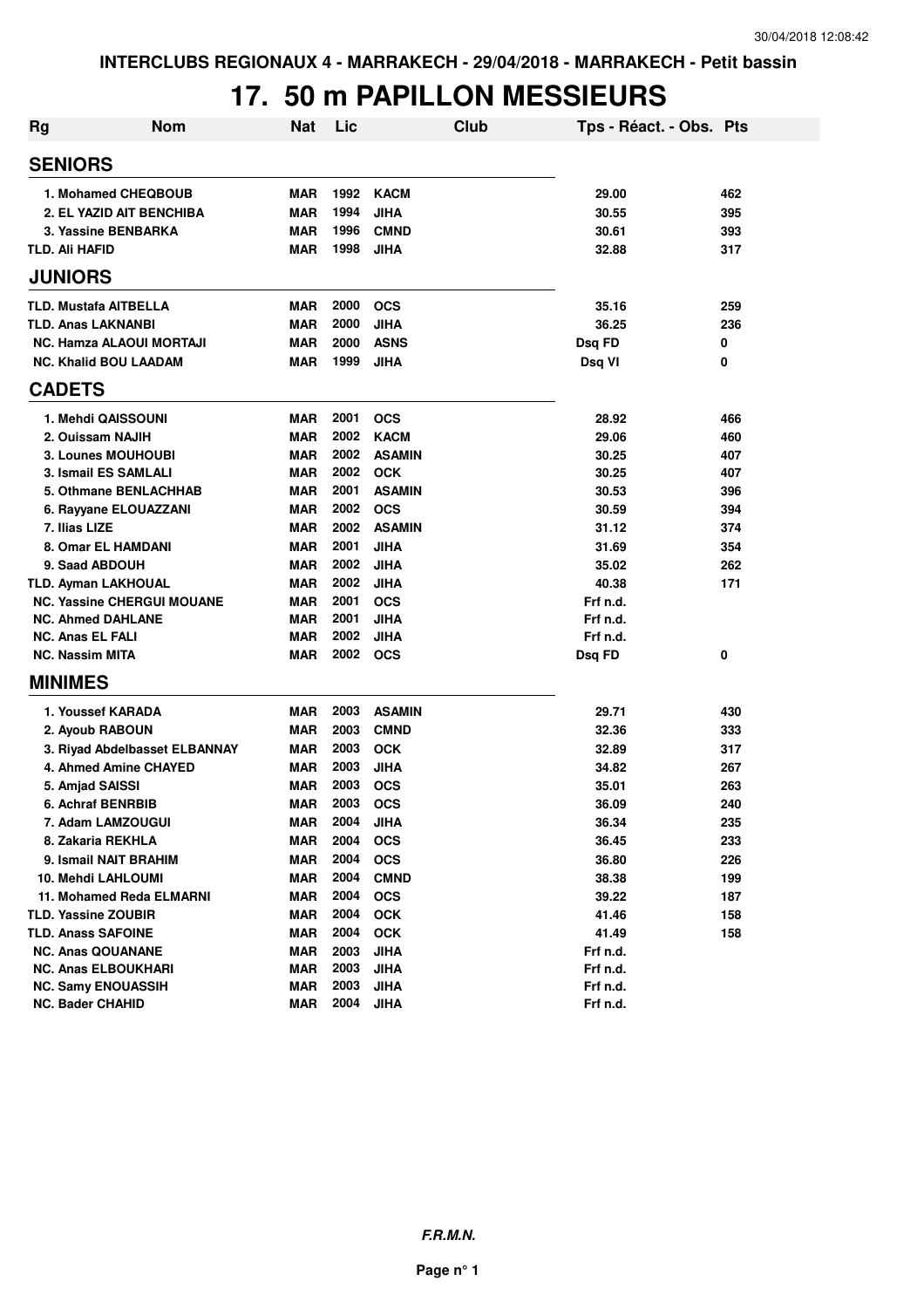## **18. 50 m PAPILLON DAMES**

| Rg                         | <b>Nom</b>                 | Nat        | Lic  | Club        | Tps - Réact. - Obs. Pts |     |
|----------------------------|----------------------------|------------|------|-------------|-------------------------|-----|
| <b>JUNIORS</b>             |                            |            |      |             |                         |     |
| 1. Hiba RMILI              |                            | <b>MAR</b> | 2000 | <b>OCK</b>  | 30.73                   | 502 |
| 2. Fadwa FIDADI            |                            | <b>MAR</b> | 1999 | <b>KACM</b> | 31.10                   | 484 |
| <b>CADETS</b>              |                            |            |      |             |                         |     |
|                            | 1. Salma BOUHMALA          | <b>MAR</b> | 2002 | <b>JIHA</b> | 38.26                   | 260 |
|                            | <b>NC. Asmaa EDDOUNE</b>   | <b>MAR</b> | 2001 | <b>JIHA</b> | Frf n.d.                |     |
| <b>MINIMES</b>             |                            |            |      |             |                         |     |
| 1. Sara ZEKRITI            |                            | <b>MAR</b> | 2004 | <b>JIHA</b> | 35.70                   | 320 |
|                            | 2. Aalia BOUOUFOUSSE       | <b>MAR</b> | 2004 | <b>JIHA</b> | 36.60                   | 297 |
| 3. Sarah ZOUBIR            |                            | <b>MAR</b> | 2004 | <b>OCK</b>  | 39.13                   | 243 |
|                            | <b>4. Salma EL MACHFOU</b> | <b>MAR</b> | 2003 | <b>JIHA</b> | 40.41                   | 221 |
|                            | 5. Widad MORCHID           | <b>MAR</b> | 2004 | <b>OCK</b>  | 41.31                   | 206 |
| <b>TLD. Hassnaa MHAICH</b> |                            | <b>MAR</b> | 2004 | <b>OCS</b>  | 45.23                   | 157 |
| <b>NC. Douaa JALAL</b>     |                            | <b>MAR</b> | 2004 | <b>OCS</b>  | Frf n.d.                |     |
|                            | NC. Sophia Aisha BAHRI     | <b>MAR</b> | 2004 | <b>JIHA</b> | Frf n.d.                |     |
| <b>NC. Wiaam CHAFIQ</b>    |                            | MAR        | 2004 | <b>OCS</b>  | Dsq FD                  | 0   |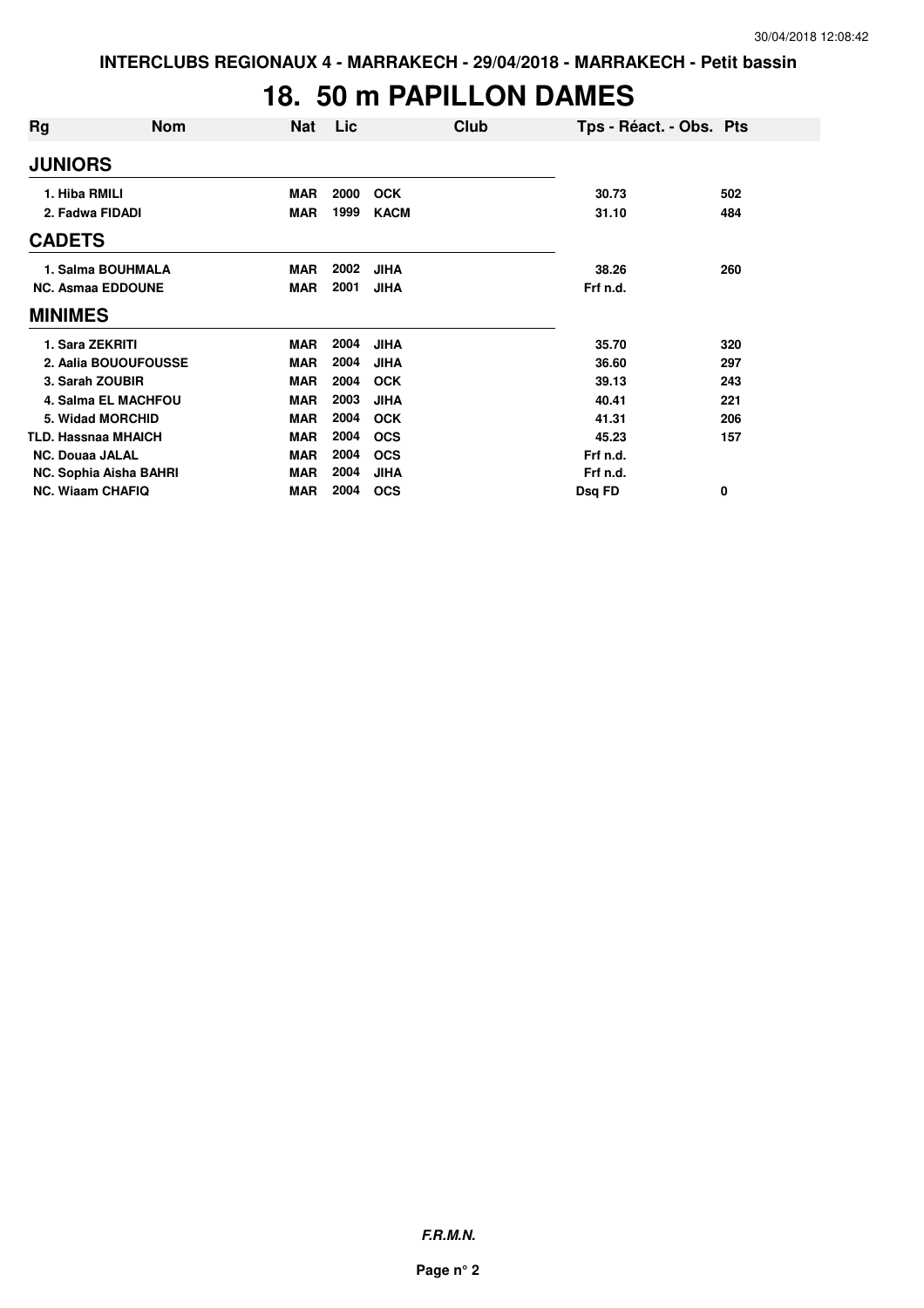# **19. 400 m 4 NAGES MESSIEURS**

| Rg                         | <b>Nom</b>                       | Nat        | Lic  |             | Club | Tps - Réact. - Obs. Pts |     |
|----------------------------|----------------------------------|------------|------|-------------|------|-------------------------|-----|
| <b>JUNIORS</b>             |                                  |            |      |             |      |                         |     |
|                            | <b>NC. Youssef ELMOUTAOUAKIL</b> | <b>MAR</b> | 1999 | <b>CMND</b> |      | Frf n.d.                |     |
| <b>CADETS</b>              |                                  |            |      |             |      |                         |     |
| 1. Yahya MOUHIB            |                                  | <b>MAR</b> | 2002 | <b>OCK</b>  |      | 5:37.98                 | 375 |
|                            | <b>NC. Yassir MOUZZOUN</b>       | <b>MAR</b> | 2001 | <b>CMND</b> |      | Frf n.d.                |     |
| <b>NC. Adam FDAILI</b>     |                                  | <b>MAR</b> | 2002 | <b>CMND</b> |      | Frf n.d.                |     |
|                            | <b>NC. Mohamed Amine TOUZI</b>   | <b>MAR</b> | 2002 | <b>CMND</b> |      | Disqual.                | 0   |
| <b>MINIMES</b>             |                                  |            |      |             |      |                         |     |
| 1. Ayoub RABOUN            |                                  | <b>MAR</b> | 2003 | <b>CMND</b> |      | 6:09.44                 | 287 |
|                            | <b>TLD. Ibrahim EL MAOUKOR</b>   | <b>MAR</b> | 2004 | <b>CMND</b> |      | 6:33.84                 | 237 |
|                            | <b>TLD. Walid ERROUKHOU</b>      | <b>MAR</b> | 2003 | <b>CMND</b> |      | 6:56.21                 | 201 |
|                            | <b>TLD. Mohamed GOUMGHAR</b>     | <b>MAR</b> | 2003 | <b>CMND</b> |      | 7:29.26                 | 159 |
| <b>TLD. Mehdi LAHLOUMI</b> |                                  | <b>MAR</b> | 2004 | <b>CMND</b> |      | 7:30.70                 | 158 |
| <b>NC. Yassine AADAD</b>   |                                  | <b>MAR</b> | 2003 | <b>CMND</b> |      | Frf n.d.                |     |
|                            | <b>NC. Mohamed BOUCHIKHA</b>     | <b>MAR</b> | 2003 | <b>CMND</b> |      | Frf n.d.                |     |

**F.R.M.N.**

**Page n° 3**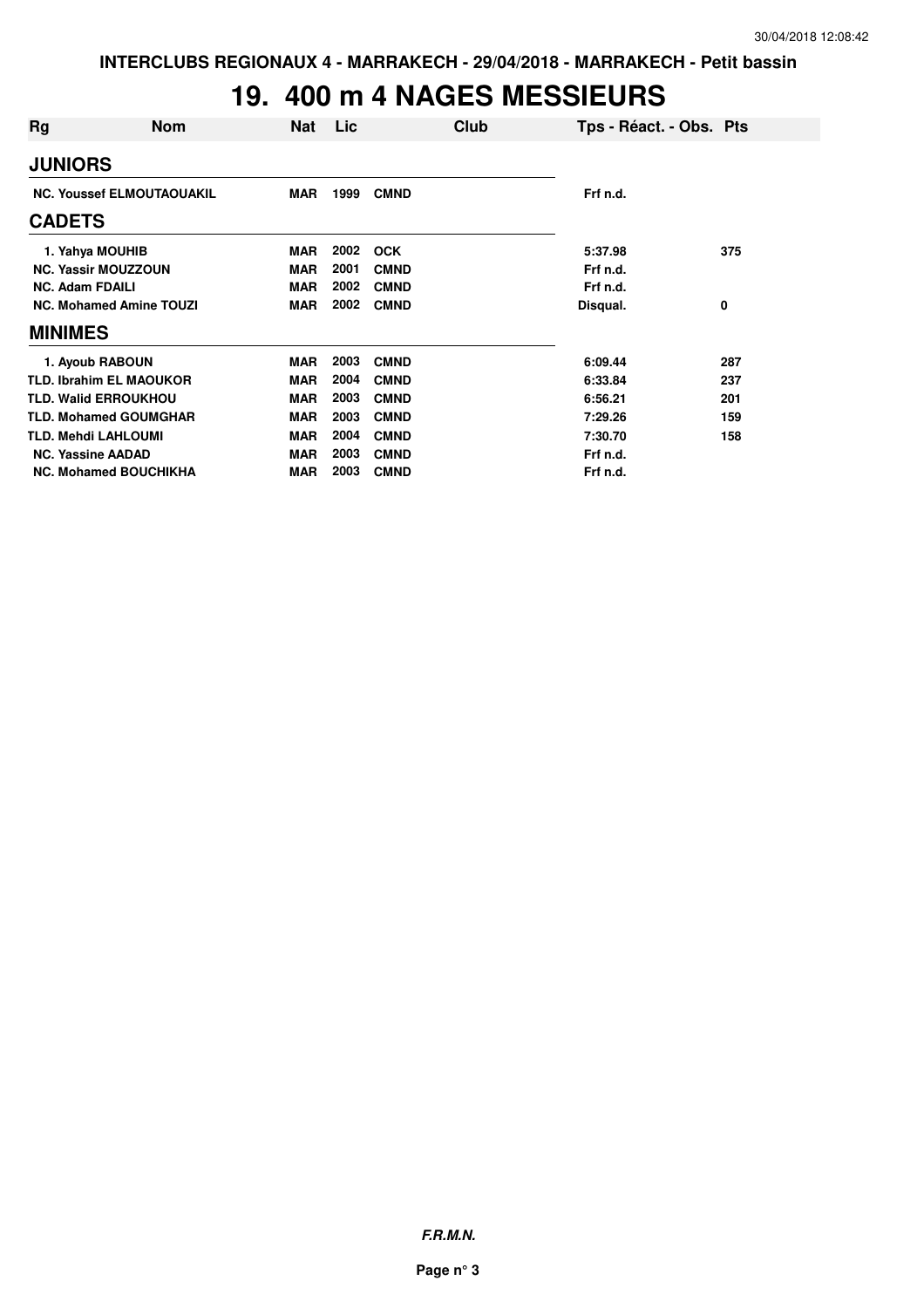# **20. 400 m 4 NAGES DAMES**

| Rg                     | <b>Nom</b> | Nat        | Lic  |             | Club | Tps - Réact. - Obs. Pts |  |
|------------------------|------------|------------|------|-------------|------|-------------------------|--|
| <b>CADETS</b>          |            |            |      |             |      |                         |  |
| <b>NC. Rim LAABIED</b> |            | <b>MAR</b> | 2001 | <b>CMND</b> |      | Frf n.d.                |  |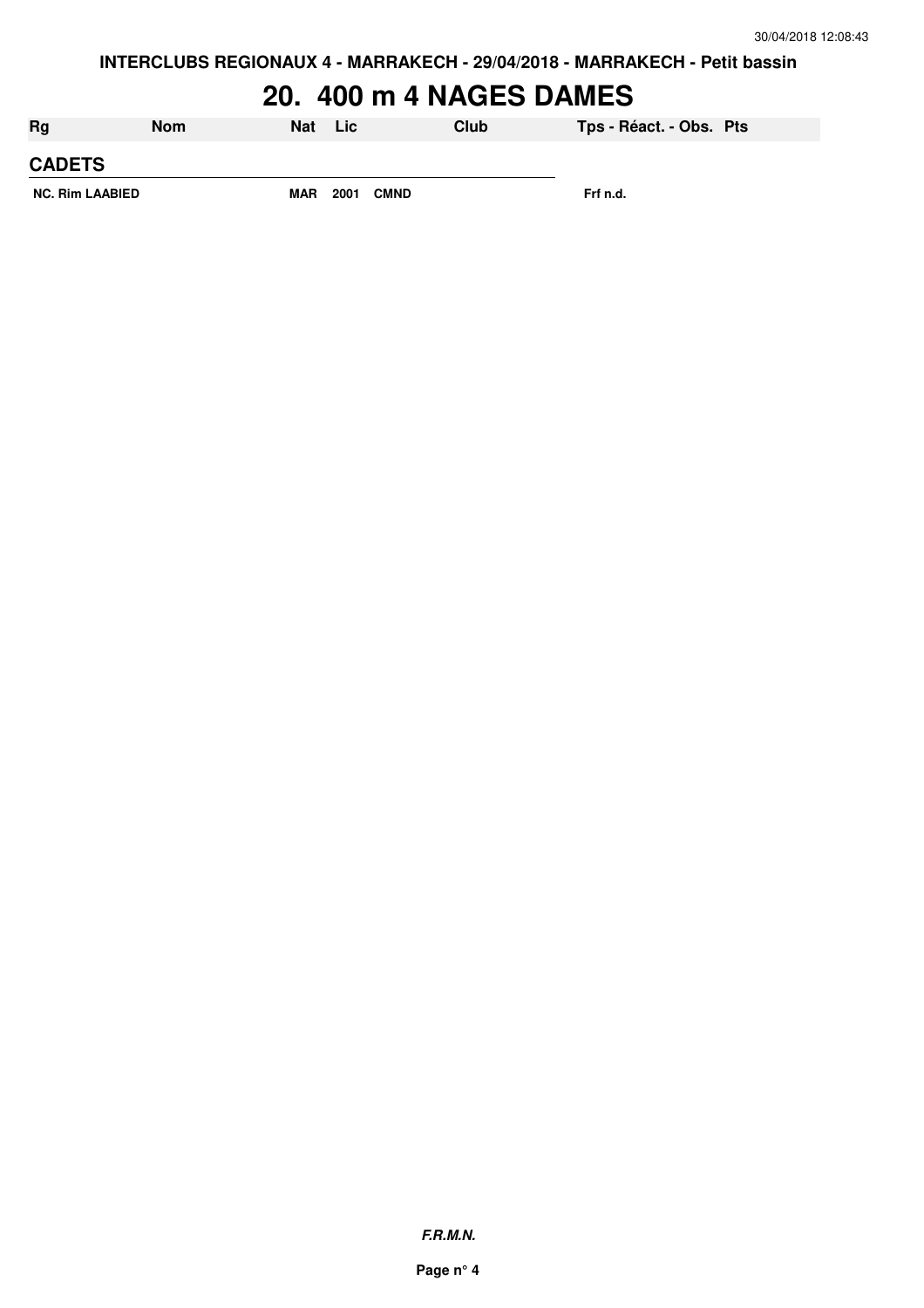## **21. 50 m BRASSE MESSIEURS**

| <b>Rg</b>                        | <b>Nom</b>                     | Nat        | Lic  |               | Club | Tps - Réact. - Obs. Pts |     |
|----------------------------------|--------------------------------|------------|------|---------------|------|-------------------------|-----|
| <b>SENIORS</b>                   |                                |            |      |               |      |                         |     |
| 1. Achraf LAKHDAR                |                                | <b>MAR</b> | 1998 | <b>KACM</b>   |      | 36.16                   | 401 |
| 2. Youssef HAIDAR                |                                | <b>MAR</b> | 1997 | <b>CMND</b>   |      | 36.77                   | 381 |
| <b>TLD. Zakaria AHL MBAREK</b>   |                                | <b>MAR</b> | 1997 | <b>CBN</b>    |      | 37.34                   | 364 |
| <b>TLD. EI Mehdi EL MAAMOURI</b> |                                | <b>MAR</b> | 1997 | <b>KACM</b>   |      | 41.13                   | 272 |
| <b>JUNIORS</b>                   |                                |            |      |               |      |                         |     |
| <b>TLD. Mustafa AITBELLA</b>     |                                | <b>MAR</b> | 2000 | <b>OCS</b>    |      | 40.84                   | 278 |
| <b>CADETS</b>                    |                                |            |      |               |      |                         |     |
| 1. Mehdi QAISSOUNI               |                                | <b>MAR</b> | 2001 | <b>OCS</b>    |      | 33.00                   | 528 |
| 2. Ayoub BOUGANDOULA             |                                | <b>MAR</b> | 2002 | <b>OCK</b>    |      | 33.52                   | 503 |
| 3. Mohammed COURDI               |                                | <b>MAR</b> | 2001 | <b>OCS</b>    |      | 33.65                   | 498 |
| 4. Ilias LIZE                    |                                | <b>MAR</b> | 2002 | <b>ASAMIN</b> |      | 34.22                   | 473 |
| 5. El Mehdi DIANE                |                                | <b>MAR</b> | 2001 | <b>ASAMIN</b> |      | 34.70                   | 454 |
| 6. Omar EL HAMDANI               |                                | <b>MAR</b> | 2001 | <b>JIHA</b>   |      | 36.86                   | 378 |
| 7. Ilyasse ALIOUI                |                                | <b>MAR</b> | 2002 | <b>OCS</b>    |      | 36.95                   | 376 |
| 8. Mohamed Reda ENNAZIHI         |                                | <b>MAR</b> | 2002 | <b>OCS</b>    |      | 39.09                   | 317 |
| 9. Ayman LAKHOUAL                |                                | <b>MAR</b> | 2002 | <b>JIHA</b>   |      | 39.95                   | 297 |
| 10. Abdelmajid ANKA SOUBAAI      |                                | <b>MAR</b> | 2001 | <b>KACM</b>   |      | 40.44                   | 286 |
| 11. Mohamed Adam SAIB            |                                | <b>MAR</b> | 2002 | <b>JIHA</b>   |      | 41.06                   | 274 |
| <b>TLD. Amine CHIHAZ</b>         |                                | <b>MAR</b> | 2001 | <b>CBN</b>    |      | 42.70                   | 243 |
| <b>TLD. Elmehdi BELQARCH</b>     |                                | <b>MAR</b> | 2002 | <b>CBN</b>    |      | 46.41                   | 189 |
| <b>NC. Mounir ZAHIDI</b>         |                                | <b>MAR</b> | 2002 | <b>JIHA</b>   |      | Frf n.d.                |     |
| <b>NC. Anas EL FALI</b>          |                                | <b>MAR</b> | 2002 | <b>JIHA</b>   |      | Frf n.d.                |     |
| <b>MINIMES</b>                   |                                |            |      |               |      |                         |     |
|                                  | 1. Mohamed Imam MAHJOUBI       | <b>MAR</b> | 2003 | <b>ASAMIN</b> |      | 36.71                   | 383 |
| 2. Ahmed Amine OUNACEUR          |                                | <b>MAR</b> | 2004 | <b>CMND</b>   |      | 38.27                   | 338 |
| 3. Hatim BENAZZOUZ               |                                | <b>MAR</b> | 2003 | <b>OCS</b>    |      | 38.40                   | 335 |
| 4. Achraf BENRBIB                |                                | <b>MAR</b> | 2003 | <b>OCS</b>    |      | 38.75                   | 326 |
| 5. Anas LAMKHIDA                 |                                | <b>MAR</b> | 2003 | <b>KACM</b>   |      | 40.44                   | 286 |
| 6. Abdelhadi SALAH               |                                | <b>MAR</b> | 2003 | <b>OCK</b>    |      | 40.70                   | 281 |
| 7. Anas ELBOUKHARI               |                                | <b>MAR</b> | 2003 | <b>JIHA</b>   |      | 40.92                   | 276 |
| 8. Adam LAMZOUGUI                |                                | <b>MAR</b> | 2004 | JIHA          |      | 40.94                   | 276 |
| 9. Youssef KHAOURI MAHIR         |                                | <b>MAR</b> | 2003 | <b>CBN</b>    |      | 40.95                   | 276 |
| 10. Abdelwadoud MAAT ALLAH       |                                | <b>MAR</b> | 2003 | <b>OCS</b>    |      | 41.31                   | 269 |
| 11. Ayman Mahmoud OUAHI          |                                | <b>MAR</b> | 2004 | <b>ASNS</b>   |      | 41.95                   | 257 |
| 12. Ahmed Amine CHAYED           |                                | <b>MAR</b> | 2003 | <b>JIHA</b>   |      | 42.59                   | 245 |
| 13. Ismail LAHSINIA              |                                | <b>MAR</b> | 2004 | <b>OCK</b>    |      | 44.61                   | 213 |
| TLD. Youssef HASSANINE           |                                | <b>MAR</b> | 2003 | <b>OCS</b>    |      | 46.24                   | 191 |
| <b>NC. Yassine AADAD</b>         |                                | <b>MAR</b> | 2003 | <b>CMND</b>   |      | Frf n.d.                |     |
| <b>NC. Badr Eddine ARGUIEL</b>   |                                | <b>MAR</b> | 2003 | <b>OCS</b>    |      | Frf n.d.                |     |
| <b>NC. Anas QOUANANE</b>         |                                | <b>MAR</b> | 2003 | <b>JIHA</b>   |      | Frf n.d.                |     |
| <b>NC. Samy ENOUASSIH</b>        |                                | <b>MAR</b> | 2003 | <b>JIHA</b>   |      | Frf n.d.                |     |
| NC. Bader CHAHID                 |                                | <b>MAR</b> | 2004 | <b>JIHA</b>   |      | Frf n.d.                |     |
| NC. Yasser AL BAKRACHI           |                                | MAR        | 2004 | <b>CKM</b>    |      | Dsq FD                  | 0   |
| NC. Zakaria REKHLA               |                                | <b>MAR</b> | 2004 | <b>OCS</b>    |      | Dsq FD                  | 0   |
| NC. Zakaria RAQABI               |                                | <b>MAR</b> | 2003 | <b>OCK</b>    |      | Dsq VI                  | 0   |
| <b>NC. Ismail NAIT BRAHIM</b>    |                                | <b>MAR</b> | 2004 | <b>OCS</b>    |      | Dsq VI                  | 0   |
|                                  | NC. Riyad Abdelbasset ELBANNAY | <b>MAR</b> | 2003 | <b>OCK</b>    |      | Dsq NI                  | 0   |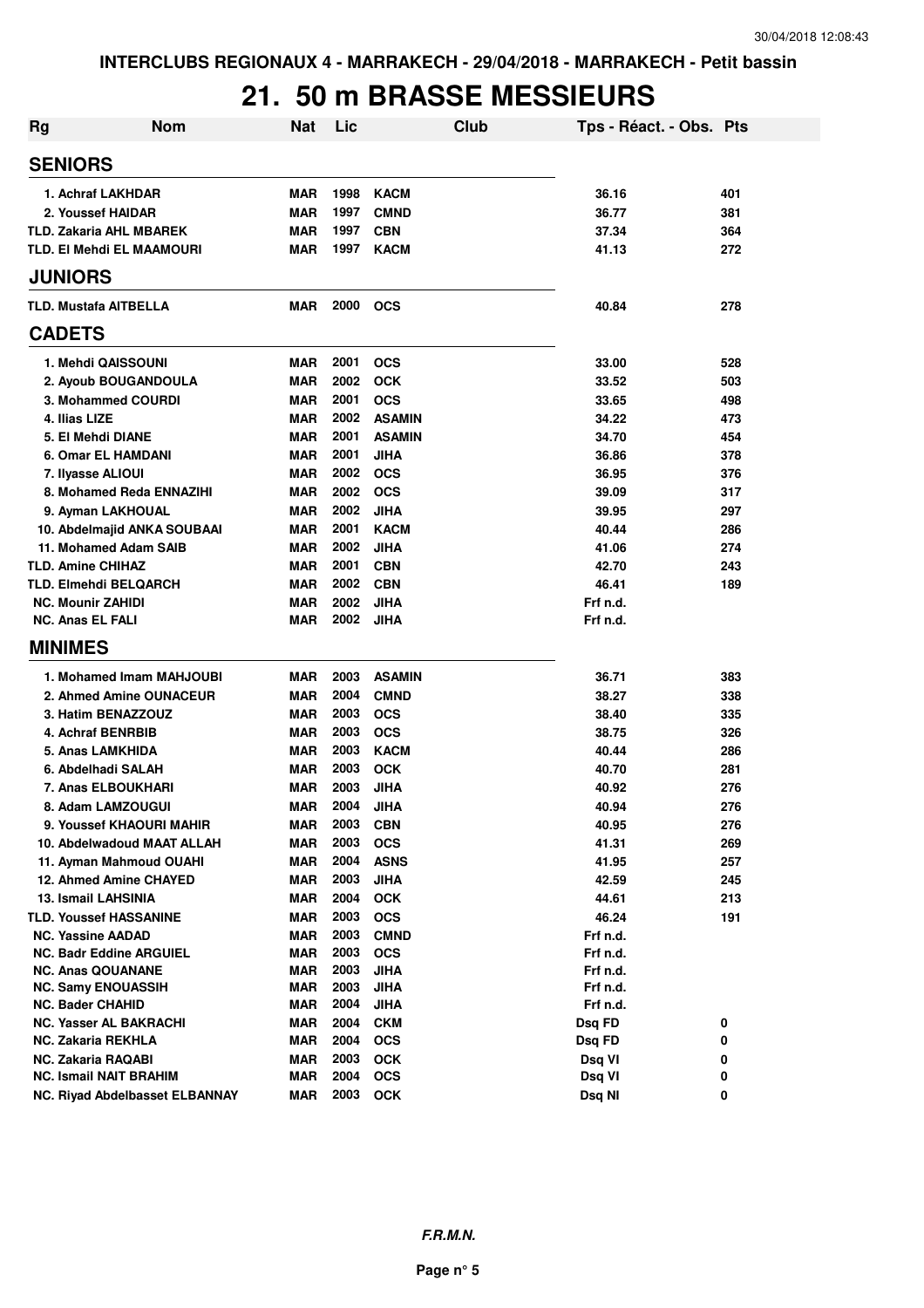# **22. 50 m BRASSE DAMES**

| Rg                     | <b>Nom</b>                     | <b>Nat</b> | Lic  | Club        | Tps - Réact. - Obs. Pts |     |
|------------------------|--------------------------------|------------|------|-------------|-------------------------|-----|
| <b>SENIORS</b>         |                                |            |      |             |                         |     |
|                        | <b>TLD. Wiam MAGDER</b>        | <b>MAR</b> | 1997 | <b>CKM</b>  | 48.70                   | 230 |
|                        | <b>TLD. Ibtissam OUELDRAMI</b> | <b>MAR</b> | 1998 | <b>CKM</b>  | 49.69                   | 216 |
| <b>JUNIORS</b>         |                                |            |      |             |                         |     |
|                        | 1. Mariam LAMGHARI             | <b>MAR</b> | 2000 | <b>OCK</b>  | 40.21                   | 408 |
|                        | <b>TLD. Zineb DRIOUACHE</b>    | <b>MAR</b> | 2000 | <b>CMND</b> | 52.44                   | 184 |
| <b>NC. Wissal NAFR</b> |                                | <b>MAR</b> | 2000 | <b>OCK</b>  | Frf n.d.                |     |
| <b>CADETS</b>          |                                |            |      |             |                         |     |
|                        | 1. Maria AIT BOUSERHANE        | <b>MAR</b> | 2001 | <b>JIHA</b> | 42.63                   | 343 |
|                        | <b>TLD. Hibat Allah DOUADA</b> | <b>MAR</b> | 2002 | <b>KACM</b> | 50.37                   | 207 |
|                        | <b>TLD. Amina DRIOUACHE</b>    | <b>MAR</b> | 2002 | <b>CMND</b> | 53.50                   | 173 |
|                        | <b>NC. Asmaa EDDOUNE</b>       | <b>MAR</b> | 2001 | <b>JIHA</b> | Frf n.d.                |     |
| <b>MINIMES</b>         |                                |            |      |             |                         |     |
|                        | 1. Sara ZEKRITI                | <b>MAR</b> | 2004 | <b>JIHA</b> | 41.31                   | 377 |
|                        | 2. Aalia BOUOUFOUSSE           | <b>MAR</b> | 2004 | <b>JIHA</b> | 43.14                   | 331 |
|                        | 3. Malak RAKIK                 | <b>MAR</b> | 2004 | <b>JIHA</b> | 44.57                   | 300 |
|                        | 4. Oumniyya TOURBI             | <b>MAR</b> | 2003 | <b>CMND</b> | 45.15                   | 288 |
|                        | 5. Sarah ED DRIEF              | <b>MAR</b> | 2004 | <b>KACM</b> | 45.94                   | 274 |
|                        | 6. Salma EL MACHFOU            | <b>MAR</b> | 2003 | <b>JIHA</b> | 45.97                   | 273 |
|                        | 7. Hala MALLOULI               | <b>MAR</b> | 2003 | <b>OCK</b>  | 46.18                   | 269 |
|                        | 8. Wiam LHASSAR                | <b>MAR</b> | 2004 | <b>OCS</b>  | 47.56                   | 247 |
|                        | <b>TLD. Hassnaa MHAICH</b>     | <b>MAR</b> | 2004 | <b>OCS</b>  | 49.39                   | 220 |
|                        | <b>NC. Salma EDDOUNE</b>       | <b>MAR</b> | 2004 | <b>JIHA</b> | Frf n.d.                |     |
|                        | <b>NC. Douaa ES SAMAKI</b>     | <b>MAR</b> | 2004 | <b>OCK</b>  | Dsq FD                  | 0   |
|                        | <b>NC. Yasmine BANADI</b>      | <b>MAR</b> | 2003 | <b>OCK</b>  | Dsq VI                  | 0   |
| <b>NC. Ghita DARIF</b> |                                | <b>MAR</b> | 2003 | <b>CMND</b> | Dsg NI                  | 0   |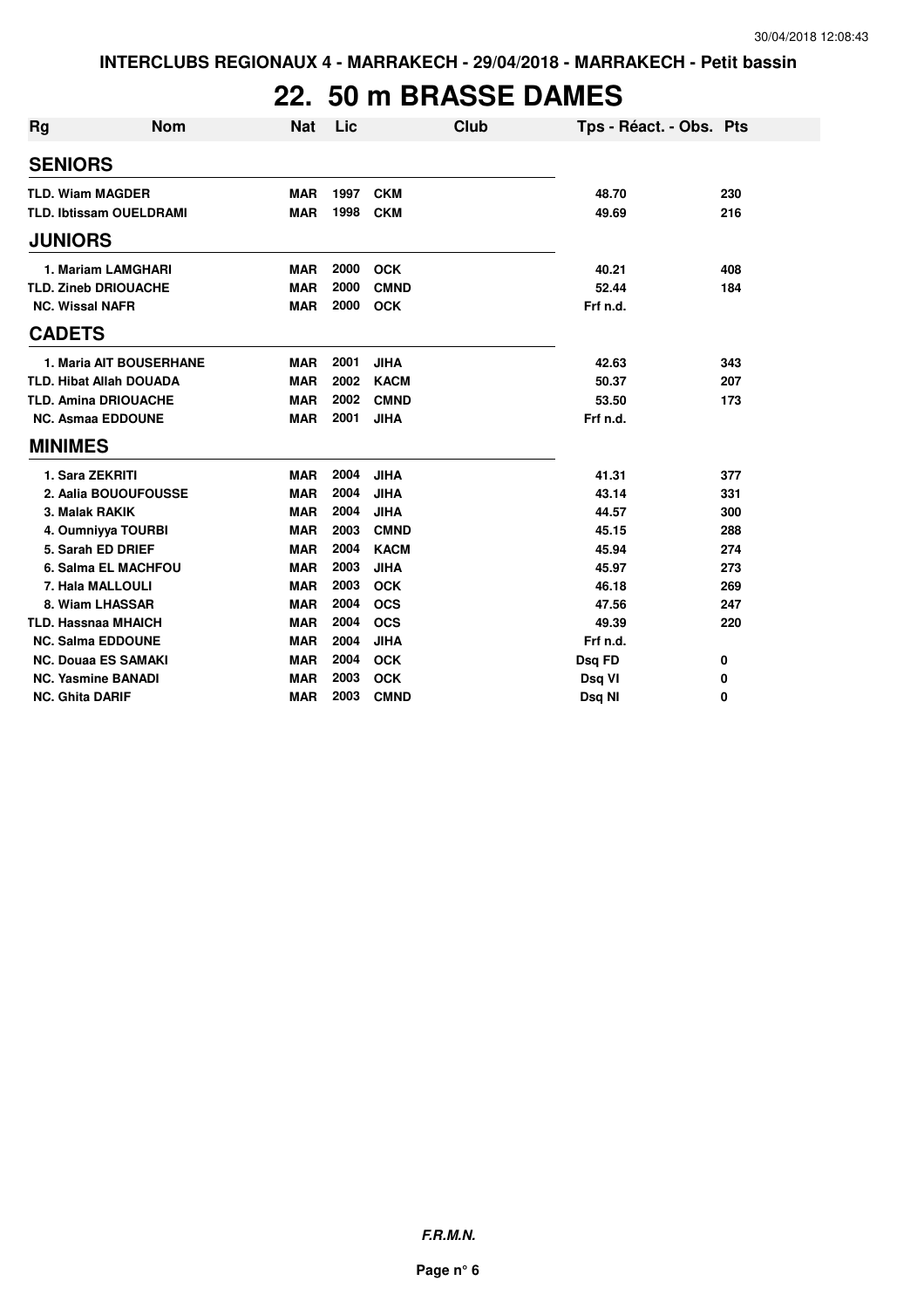## **23. 200 m NAGE LIBRE MESSIEURS**

| Rg             | <b>Nom</b>                        | Nat        | Lic  | Club          | Tps - Réact. - Obs. Pts |     |
|----------------|-----------------------------------|------------|------|---------------|-------------------------|-----|
|                | <b>SENIORS</b>                    |            |      |               |                         |     |
|                | 1. Achraf LAKHDAR                 | <b>MAR</b> | 1998 | <b>KACM</b>   | 2:23.23                 | 361 |
|                | 2. EL YAZID AIT BENCHIBA          | <b>MAR</b> | 1994 | <b>JIHA</b>   | 2:27.18                 | 332 |
|                | 3. Ali HAFID                      | <b>MAR</b> | 1998 | <b>JIHA</b>   | 2:29.05                 | 320 |
| <b>CADETS</b>  |                                   |            |      |               |                         |     |
|                | 1. Lounes MOUHOUBI                | <b>MAR</b> | 2002 | <b>ASAMIN</b> | 2:09.10                 | 493 |
|                | 2. Yahya MOUHIB                   | <b>MAR</b> | 2002 | <b>OCK</b>    | 2:10.78                 | 474 |
|                | 3. Monssif HAITAM                 | <b>MAR</b> | 2002 | <b>OCK</b>    | 2:18.63                 | 398 |
|                | <b>4. Younes BELKHDARE</b>        | <b>MAR</b> | 2002 | <b>ASAMIN</b> | 2:26.27                 | 339 |
|                | 5. Rayyane ELOUAZZANI             | <b>MAR</b> | 2002 | <b>OCS</b>    | 2:27.38                 | 331 |
|                | <b>TLD. Othmane AIT SALAH</b>     | <b>MAR</b> | 2002 | <b>JIHA</b>   | 2:40.94                 | 254 |
|                | <b>NC. Yassine CHERGUI MOUANE</b> | <b>MAR</b> | 2001 | <b>OCS</b>    | Frf n.d.                |     |
| <b>MINIMES</b> |                                   |            |      |               |                         |     |
|                | <b>1. Achraf HMAITTANE</b>        | <b>MAR</b> | 2003 | <b>ASAMIN</b> | 2:16.09                 | 421 |
|                | 2. Youssef TABIT                  | <b>MAR</b> | 2003 | <b>ASAMIN</b> | 2:29.34                 | 318 |
|                | 3. Hatim BENAZZOUZ                | <b>MAR</b> | 2003 | <b>OCS</b>    | 2:34.18                 | 289 |
|                | 4. Amine ZOUBIR                   | <b>MAR</b> | 2004 | <b>OCK</b>    | 2:40.84                 | 255 |
|                | <b>TLD. Zakaria RAQABI</b>        | <b>MAR</b> | 2003 | <b>OCK</b>    | 2:45.59                 | 233 |
|                | <b>TLD. Anass SAFOINE</b>         | <b>MAR</b> | 2004 | <b>OCK</b>    | 2:46.02                 | 231 |
|                | <b>TLD. Abdelhadi SALAH</b>       | <b>MAR</b> | 2003 | <b>OCK</b>    | 2:47.98                 | 223 |
|                | <b>TLD. Mohamed Reda ELMARNI</b>  | <b>MAR</b> | 2004 | <b>OCS</b>    | 2:50.39                 | 214 |
|                | <b>TLD. Yassine ZOUBIR</b>        | <b>MAR</b> | 2004 | <b>OCK</b>    | 2:51.84                 | 209 |
|                | <b>TLD. Taha Mohammed KHIYAT</b>  | <b>MAR</b> | 2004 | <b>ASNS</b>   | 2:54.53                 | 199 |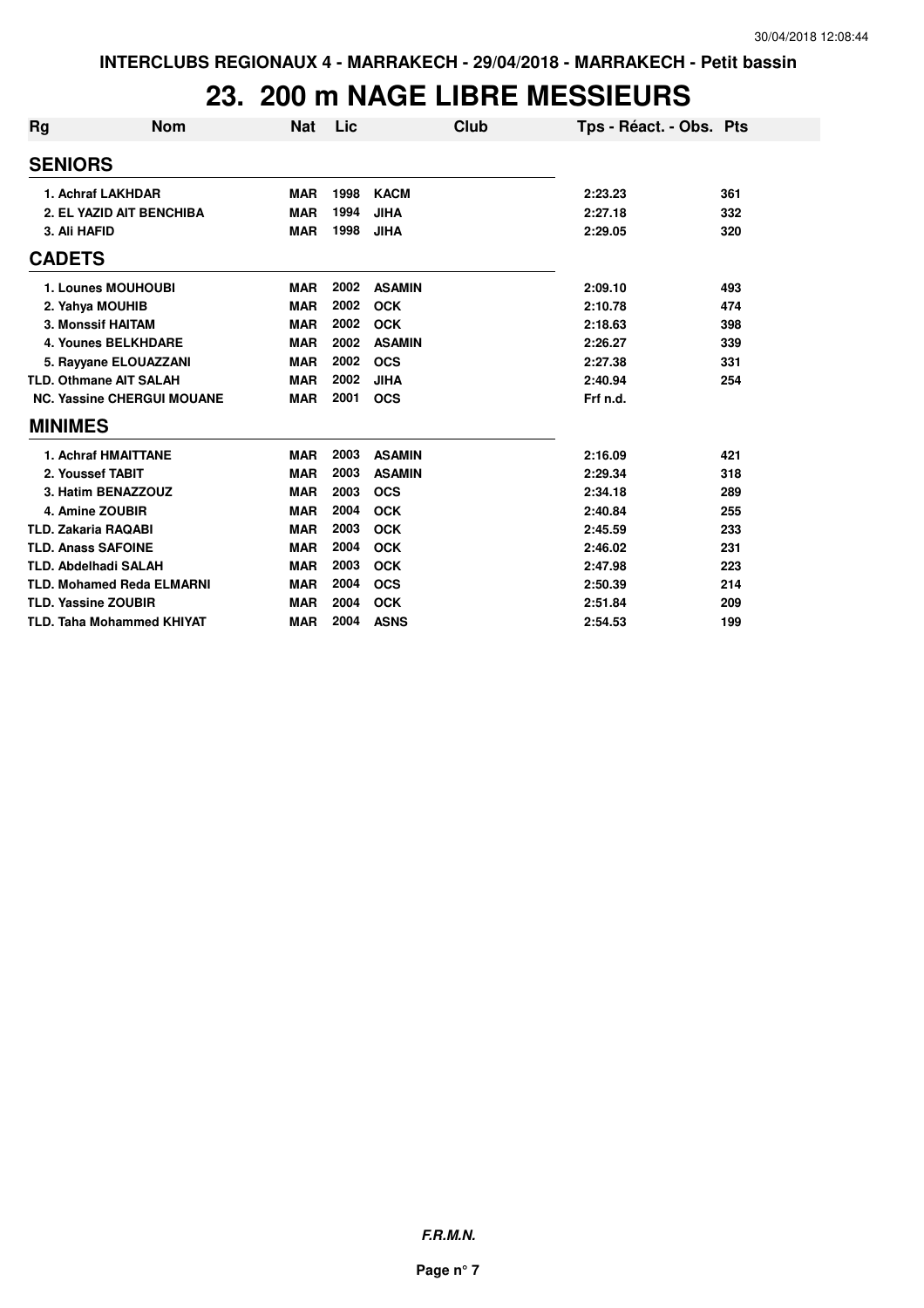## **24. 200 m NAGE LIBRE DAMES**

| Rg                        | <b>Nom</b> | <b>Nat</b> | Lic  | Club          | Tps - Réact. - Obs. Pts |     |
|---------------------------|------------|------------|------|---------------|-------------------------|-----|
| <b>JUNIORS</b>            |            |            |      |               |                         |     |
| 1. Fadwa FIDADI           |            | <b>MAR</b> | 1999 | <b>KACM</b>   | 2:16.48                 | 567 |
| 2. Mariam LAMGHARI        |            | <b>MAR</b> | 2000 | <b>OCK</b>    | 2:26.08                 | 462 |
| 2. Hiba RMILI             |            | <b>MAR</b> | 2000 | <b>OCK</b>    | 2:26.08                 | 462 |
| <b>NC. Wissal NAFR</b>    |            | <b>MAR</b> | 2000 | <b>OCK</b>    | Frf n.d.                |     |
| <b>CADETS</b>             |            |            |      |               |                         |     |
| 1. Kaoutar KHALED         |            | <b>MAR</b> | 2001 | <b>OCK</b>    | 2:32.08                 | 410 |
| 2. Oumaima FADILE         |            | <b>MAR</b> | 2002 | <b>OCK</b>    | 2:33.84                 | 396 |
| <b>MINIMES</b>            |            |            |      |               |                         |     |
| 1. Nada EL AISSARI        |            | <b>MAR</b> | 2003 | <b>ASAMIN</b> | 2:35.58                 | 382 |
| 2. Sarah ZOUBIR           |            | <b>MAR</b> | 2004 | <b>OCK</b>    | 2:36.31                 | 377 |
| 3. Imane SIHAMI           |            | <b>MAR</b> | 2004 | <b>OCK</b>    | 2:43.85                 | 327 |
| 4. Yasmine BANADI         |            | <b>MAR</b> | 2003 | <b>OCK</b>    | 2:46.94                 | 310 |
| 5. Safaa KHRISS           |            | <b>MAR</b> | 2004 | <b>ASAMIN</b> | 2:46.95                 | 309 |
| <b>TLD. Widad MORCHID</b> |            | <b>MAR</b> | 2004 | <b>OCK</b>    | 3:00.20                 | 246 |
| <b>NC. Hiba AOUFOUCHI</b> |            | <b>MAR</b> | 2004 | <b>OCK</b>    | Frf n.d.                |     |
| NC. Sophia Aisha BAHRI    |            | <b>MAR</b> | 2004 | <b>JIHA</b>   | Frf n.d.                |     |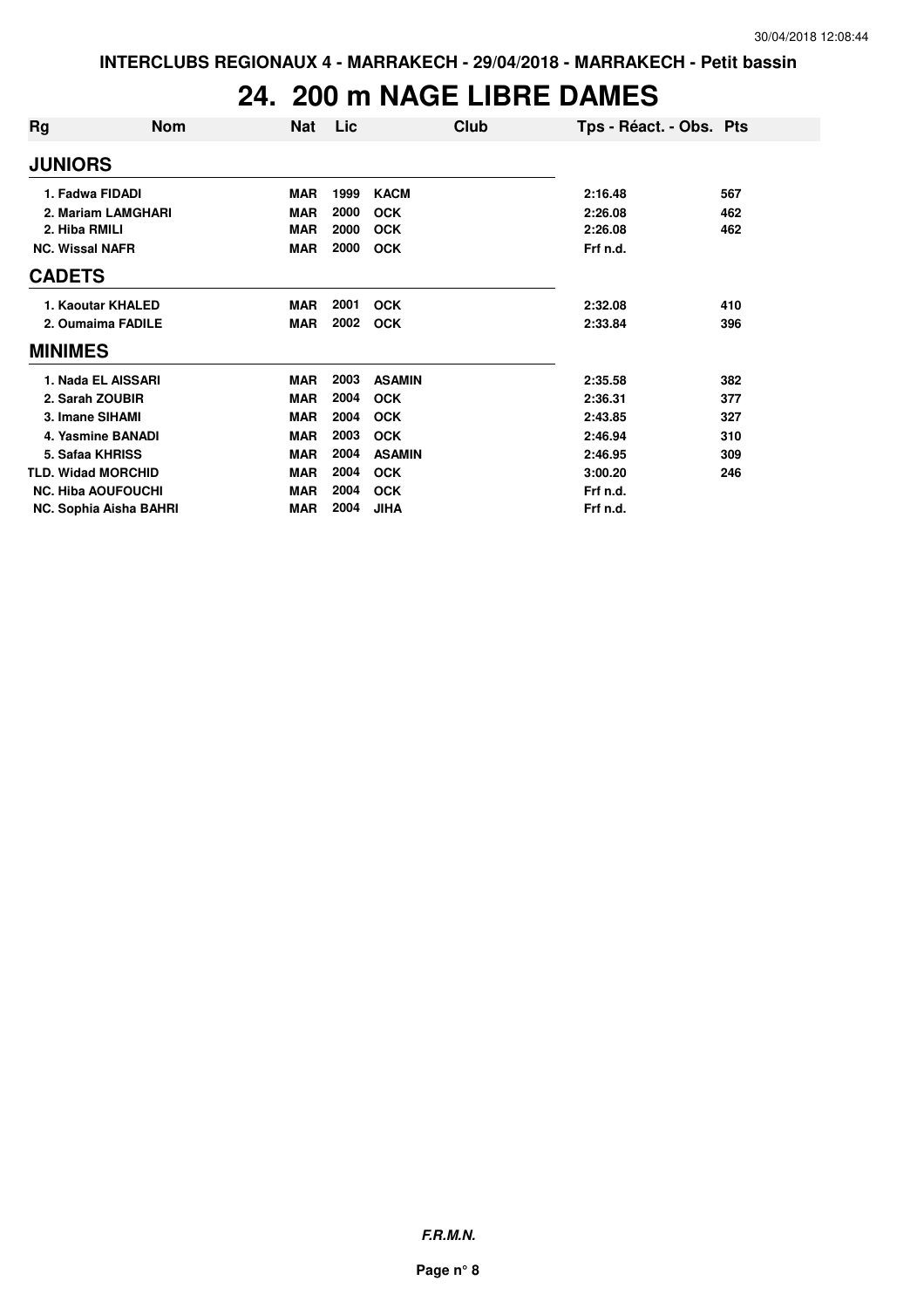# **25. 100 m NAGE LIBRE MESSIEURS**

| <b>Rg</b> | <b>Nom</b>                        | <b>Nat</b> | Lic  |               | <b>Club</b> | Tps - Réact. - Obs. Pts |     |
|-----------|-----------------------------------|------------|------|---------------|-------------|-------------------------|-----|
|           | <b>SENIORS</b>                    |            |      |               |             |                         |     |
|           | 1. Mohamed CHEQBOUB               | <b>MAR</b> | 1992 | <b>KACM</b>   |             | 59.27                   | 495 |
|           | 2. Ali HAFID                      | <b>MAR</b> | 1998 | <b>JIHA</b>   |             | 1:05.73                 | 363 |
|           | <b>TLD. EI Mehdi EL MAAMOURI</b>  | <b>MAR</b> | 1997 | <b>KACM</b>   |             | 1:08.78                 | 317 |
|           | <b>TLD. Yassine BENBARKA</b>      | <b>MAR</b> | 1996 | <b>CMND</b>   |             | 1:09.09                 | 313 |
|           | <b>TLD. Youssef HAIDAR</b>        | <b>MAR</b> | 1997 | <b>CMND</b>   |             | 1:12.29                 | 273 |
|           | <b>NC. Rachid ENJJAREN</b>        | <b>MAR</b> | 1993 | <b>CMND</b>   |             | Frf n.d.                |     |
|           | <b>NC. Younes Taha NADIFIYINE</b> | MAR        | 1995 | <b>KACM</b>   |             | Frf n.d.                |     |
|           | <b>NC. Ezzoubair EL GOURAIN</b>   | <b>MAR</b> | 1997 | <b>CMND</b>   |             | Dsq FD                  | 0   |
|           | <b>JUNIORS</b>                    |            |      |               |             |                         |     |
|           | 1. Hamza ALAOUI MORTAJI           | <b>MAR</b> | 2000 | <b>ASNS</b>   |             | 1:05.72                 | 363 |
|           | <b>NC. Youssef ELMOUTAOUAKIL</b>  | <b>MAR</b> | 1999 | <b>CMND</b>   |             | Frf n.d.                |     |
|           | <b>CADETS</b>                     |            |      |               |             |                         |     |
|           | 1. Lounes MOUHOUBI                | <b>MAR</b> | 2002 | <b>ASAMIN</b> |             | 57.59                   | 540 |
|           | 2. Yahya MOUHIB                   | <b>MAR</b> | 2002 | <b>OCK</b>    |             | 59.48                   | 490 |
|           | <b>3. Monssif HAITAM</b>          | <b>MAR</b> | 2002 | <b>OCK</b>    |             | 1:00.75                 | 460 |
|           | 4. Ismail ES SAMLALI              | <b>MAR</b> | 2002 | <b>OCK</b>    |             | 1:01.08                 | 453 |
|           | 5. Ilias LIZE                     | <b>MAR</b> | 2002 | <b>ASAMIN</b> |             | 1:01.50                 | 443 |
|           | 6. Rayyane ELOUAZZANI             | <b>MAR</b> | 2002 | <b>OCS</b>    |             | 1:03.34                 | 406 |
|           | 7. Saad ABDOUH                    | <b>MAR</b> | 2002 | <b>JIHA</b>   |             | 1:06.69                 | 348 |
|           | 8. Ilyasse ALIOUI                 | <b>MAR</b> | 2002 | <b>OCS</b>    |             | 1:06.92                 | 344 |
|           | 9. Younes BELKHDARE               | <b>MAR</b> | 2002 | <b>ASAMIN</b> |             | 1:07.33                 | 338 |
|           | 10. Abdelmajid ANKA SOUBAAI       | <b>MAR</b> | 2001 | <b>KACM</b>   |             | 1:08.99                 | 314 |
|           | 11. Ayman LAKHOUAL                | <b>MAR</b> | 2002 | <b>JIHA</b>   |             | 1:10.59                 | 293 |
|           | 12. Ziad SGHYAR                   | <b>MAR</b> | 2002 | KACM          |             | 1:11.00                 | 288 |
|           | 13. Othmane AIT SALAH             | <b>MAR</b> | 2002 | <b>JIHA</b>   |             | 1:11.35                 | 284 |
|           | <b>14. Yassir MOUZZOUN</b>        | <b>MAR</b> | 2001 | <b>CMND</b>   |             | 1:11.55                 | 281 |
|           | <b>TLD. Ayoub KHYAT</b>           | <b>MAR</b> | 2002 | <b>KACM</b>   |             | 1:13.29                 | 262 |
|           | <b>TLD. Adam FDAILI</b>           | <b>MAR</b> | 2002 | <b>CMND</b>   |             | 1:14.75                 | 247 |
|           | <b>TLD. Mohamed Amine TOUZI</b>   | <b>MAR</b> | 2002 | <b>CMND</b>   |             | 1:15.04                 | 244 |
|           | <b>TLD. Amine CHIHAZ</b>          | <b>MAR</b> | 2001 | <b>CBN</b>    |             | 1:17.47                 | 222 |
|           | <b>TLD. Elmehdi BELQARCH</b>      | <b>MAR</b> | 2002 | <b>CBN</b>    |             | 1:18.33                 | 214 |
|           | <b>MINIMES</b>                    |            |      |               |             |                         |     |
|           | 1. Anas QOUANANE                  | MAR        | 2003 | <b>JIHA</b>   |             | 1:01.33                 | 447 |
|           | 2. Achraf HMAITTANE               | <b>MAR</b> | 2003 | <b>ASAMIN</b> |             | 1:02.16                 | 429 |
|           | 3. Mohamed Amine DIDOUCH          | <b>MAR</b> | 2003 | <b>ASAMIN</b> |             | 1:02.80                 | 416 |
|           | 4. Ayoub RABOUN                   | <b>MAR</b> | 2003 | <b>CMND</b>   |             | 1:07.12                 | 341 |
|           | 5. Youssef TABIT                  | <b>MAR</b> | 2003 | <b>ASAMIN</b> |             | 1:08.19                 | 325 |
|           | 6. Zakaria REKHLA                 | <b>MAR</b> | 2004 | <b>OCS</b>    |             | 1:09.02                 | 314 |
|           | 7. Ahmed Amine CHAYED             | <b>MAR</b> | 2003 | <b>JIHA</b>   |             | 1:09.22                 | 311 |
|           | 8. Riyad Abdelbasset ELBANNAY     | <b>MAR</b> | 2003 | <b>OCK</b>    |             | 1:09.88                 | 302 |
|           | 9. Amjad SAISSI                   | <b>MAR</b> | 2003 | <b>OCS</b>    |             | 1:11.19                 | 286 |
|           | 10. Zakaria RAQABI                | <b>MAR</b> | 2003 | <b>OCK</b>    |             | 1:11.50                 | 282 |
|           | 11. Mehdi LAHLOUMI                | <b>MAR</b> | 2004 | <b>CMND</b>   |             | 1:12.50                 | 270 |
|           | <b>12. Walid ERROUKHOU</b>        | <b>MAR</b> | 2003 | <b>CMND</b>   |             | 1:12.81                 | 267 |
|           | 13. Youssef KHAOURI MAHIR         | <b>MAR</b> | 2003 | <b>CBN</b>    |             | 1:14.05                 | 254 |
|           | 14. Amine ZOUBIR                  | <b>MAR</b> | 2004 | <b>OCK</b>    |             | 1:14.12                 | 253 |
|           | <b>15. Youssef ELHAMIL</b>        | <b>MAR</b> | 2003 | <b>JIHA</b>   |             | 1:14.60                 | 248 |
|           | 16. Abdelwadoud MAAT ALLAH        | <b>MAR</b> | 2003 | <b>OCS</b>    |             | 1:14.63                 | 248 |
|           | 17. Ismail LAHSINIA               | <b>MAR</b> | 2004 | <b>OCK</b>    |             | 1:14.75                 | 247 |
|           | <b>TLD. Anass SAFOINE</b>         | <b>MAR</b> | 2004 | <b>OCK</b>    |             | 1:16.14                 | 233 |
|           | <b>TLD. Yassine ZOUBIR</b>        | <b>MAR</b> | 2004 | <b>OCK</b>    |             | 1:16.55                 | 230 |
|           | <b>TLD. Mohamed GOUMGHAR</b>      | <b>MAR</b> | 2003 | <b>CMND</b>   |             | 1:17.43                 | 222 |
|           | <b>TLD. Ismail NAIT BRAHIM</b>    | MAR        | 2004 | <b>OCS</b>    |             | 1:17.54                 | 221 |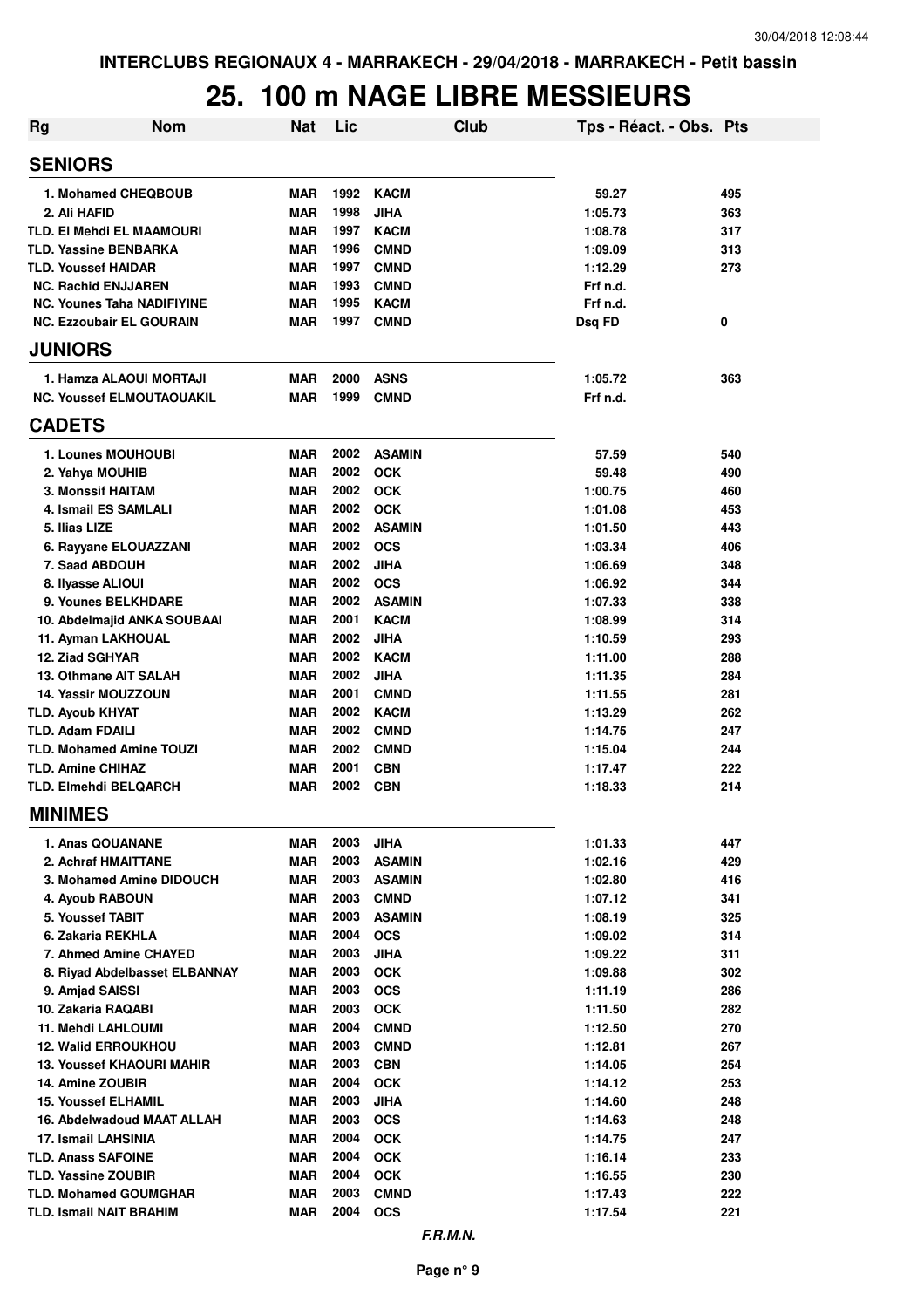### **25. 100 m NAGE LIBRE MESSIEURS**

| Rg                             | <b>Nom</b> | <b>Nat</b> | <b>Lic</b> |             | Club | Tps - Réact. - Obs. Pts |     |
|--------------------------------|------------|------------|------------|-------------|------|-------------------------|-----|
| <b>MINIMES</b>                 |            |            |            |             |      |                         |     |
| <b>TLD. Anas LAMKHIDA</b>      |            | <b>MAR</b> | 2003       | KACM        |      | 1:18.75                 | 211 |
| <b>TLD. Aymane LAMMANI</b>     |            | <b>MAR</b> | 2004       | KACM        |      | 1:34.89                 | 120 |
| <b>NC. Yassine AADAD</b>       |            | <b>MAR</b> | 2003       | <b>CMND</b> |      | Frf n.d.                |     |
| <b>NC. Mohamed BOUCHIKHA</b>   |            | <b>MAR</b> | 2003       | <b>CMND</b> |      | Frf n.d.                |     |
| <b>NC. Badr Eddine ARGUIEL</b> |            | <b>MAR</b> | 2003       | <b>OCS</b>  |      | Frf n.d.                |     |
| <b>NC. Youssef HASSANINE</b>   |            | MAR        | 2003       | <b>OCS</b>  |      | Dsg FD                  | 0   |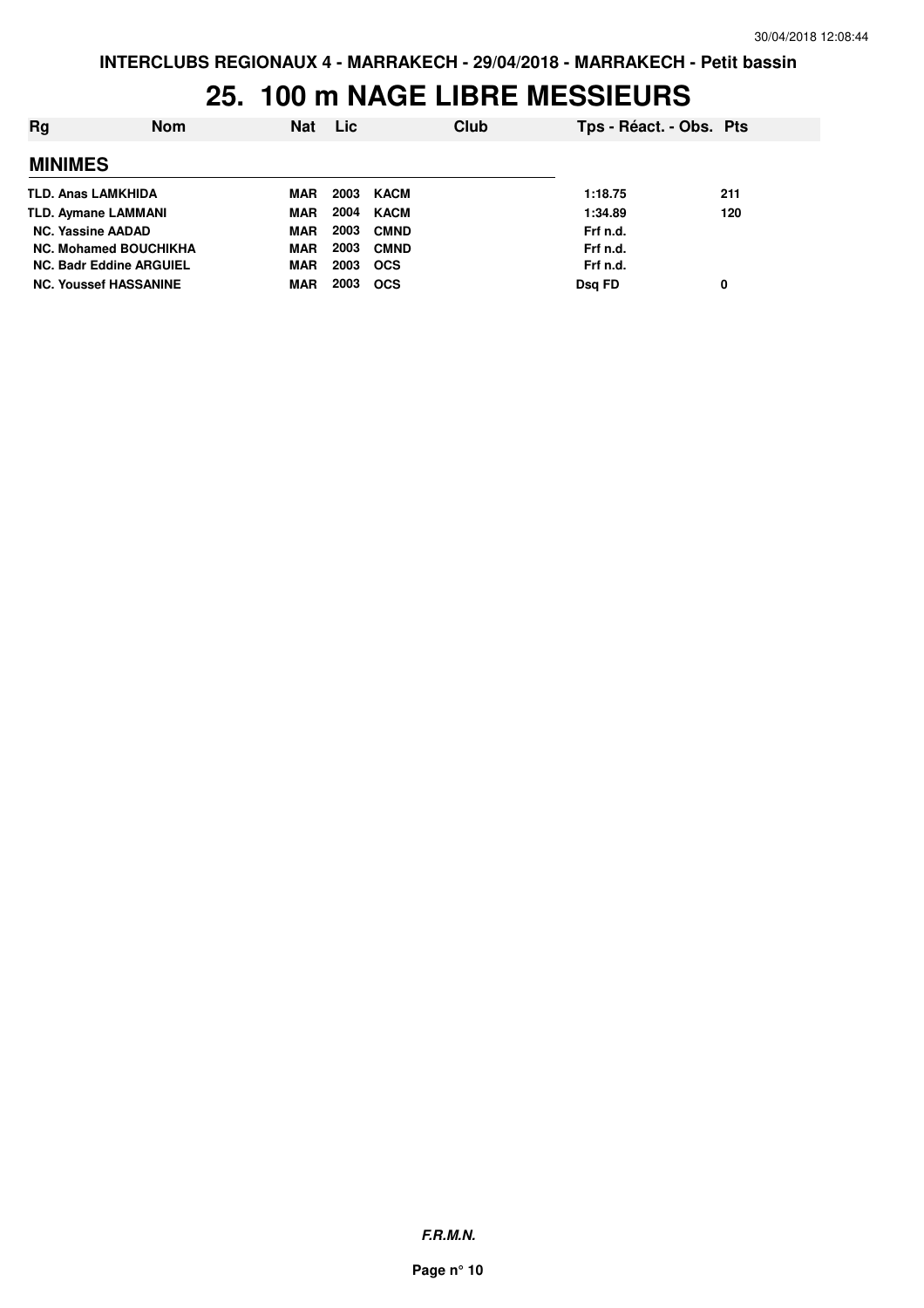# **26. 100 m NAGE LIBRE DAMES**

| <b>Rg</b> | <b>Nom</b>                     | <b>Nat</b> | Lic  | <b>Club</b>   | Tps - Réact. - Obs. Pts |     |
|-----------|--------------------------------|------------|------|---------------|-------------------------|-----|
|           | <b>SENIORS</b>                 |            |      |               |                         |     |
|           | <b>TLD. Wiam MAGDER</b>        | <b>MAR</b> | 1997 | <b>CKM</b>    | 1:25.94                 | 222 |
|           | <b>TLD. Ibtissam OUELDRAMI</b> | <b>MAR</b> | 1998 | <b>CKM</b>    | 1:26.44                 | 218 |
|           | <b>JUNIORS</b>                 |            |      |               |                         |     |
|           | 1. Fadwa FIDADI                | <b>MAR</b> | 1999 | <b>KACM</b>   | 1:02.04                 | 591 |
|           | 2. Hiba RMILI                  | <b>MAR</b> | 2000 | <b>OCK</b>    | 1:04.83                 | 518 |
|           | 3. Mariam LAMGHARI             | <b>MAR</b> | 2000 | <b>OCK</b>    | 1:07.96                 | 449 |
|           | <b>TLD. Zineb DRIOUACHE</b>    | <b>MAR</b> | 2000 | <b>CMND</b>   | 1:22.72                 | 249 |
|           | <b>NC. Wissal NAFR</b>         | <b>MAR</b> | 2000 | <b>OCK</b>    | Frf n.d.                |     |
|           | <b>CADETS</b>                  |            |      |               |                         |     |
|           | 1. Kaoutar KHALED              | <b>MAR</b> | 2001 | <b>OCK</b>    | 1:08.54                 | 438 |
|           | 2. Oumaima FADILE              | <b>MAR</b> | 2002 | <b>OCK</b>    | 1:09.04                 | 429 |
|           | 3. Maria AIT BOUSERHANE        | <b>MAR</b> | 2001 | <b>JIHA</b>   | 1:13.63                 | 353 |
|           | <b>TLD. Hibat Allah DOUADA</b> | <b>MAR</b> | 2002 | <b>KACM</b>   | 1:20.45                 | 271 |
|           | <b>TLD. Rim LAABIED</b>        | <b>MAR</b> | 2001 | <b>CMND</b>   | 1:21.22                 | 263 |
|           | <b>TLD. Amina DRIOUACHE</b>    | <b>MAR</b> | 2002 | <b>CMND</b>   | 1:23.65                 | 241 |
|           | <b>NC. Asmaa EDDOUNE</b>       | <b>MAR</b> | 2001 | <b>JIHA</b>   | Frf n.d.                |     |
|           | <b>MINIMES</b>                 |            |      |               |                         |     |
|           | 1. Sarah ZOUBIR                | <b>MAR</b> | 2004 | <b>OCK</b>    | 1:10.66                 | 400 |
|           | 2. Nada EL AISSARI             | <b>MAR</b> | 2003 | <b>ASAMIN</b> | 1:11.80                 | 381 |
|           | 3. Sara ZEKRITI                | <b>MAR</b> | 2004 | <b>JIHA</b>   | 1:13.16                 | 360 |
|           | 4. Safaa KHRISS                | <b>MAR</b> | 2004 | <b>ASAMIN</b> | 1:16.16                 | 319 |
|           | 5. Imane SIHAMI                | <b>MAR</b> | 2004 | <b>OCK</b>    | 1:16.88                 | 310 |
|           | <b>TLD. Widad MORCHID</b>      | <b>MAR</b> | 2004 | <b>OCK</b>    | 1:20.31                 | 272 |
|           | <b>TLD. Sarah ED DRIEF</b>     | <b>MAR</b> | 2004 | <b>KACM</b>   | 1:21.44                 | 261 |
|           | <b>TLD. Hala MALLOULI</b>      | <b>MAR</b> | 2003 | <b>OCK</b>    | 1:22.02                 | 255 |
|           | <b>TLD. Ghita DARIF</b>        | <b>MAR</b> | 2003 | <b>CMND</b>   | 1:39.13                 | 144 |
|           | <b>NC. Hiba AOUFOUCHI</b>      | <b>MAR</b> | 2004 | <b>OCK</b>    | Frf n.d.                |     |
|           | <b>NC. Douaa JALAL</b>         | <b>MAR</b> | 2004 | <b>OCS</b>    | Frf n.d.                |     |
|           | NC. Sophia Aisha BAHRI         | <b>MAR</b> | 2004 | <b>JIHA</b>   | Frf n.d.                |     |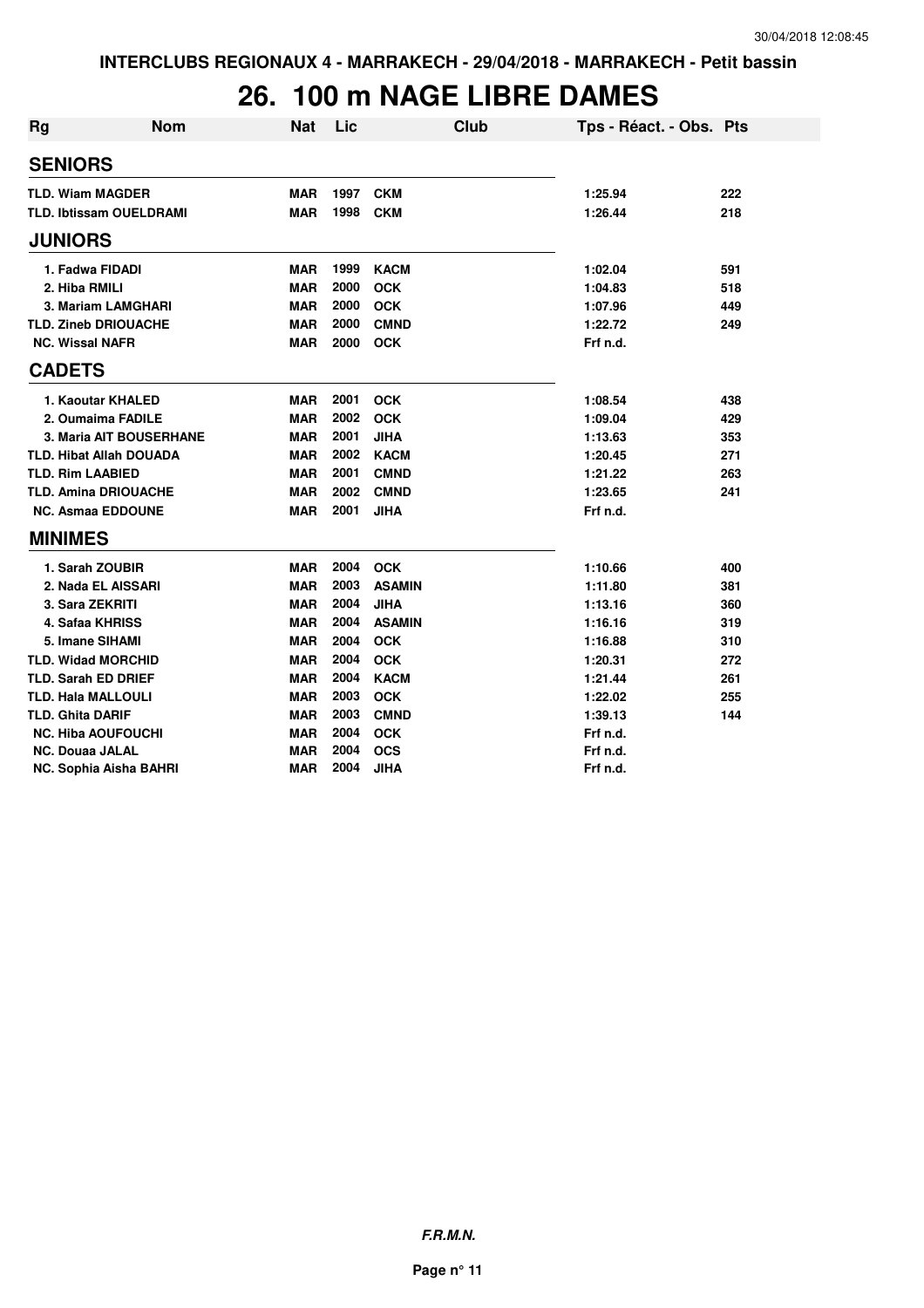# **27. 200 m BRASSE MESSIEURS**

| Rg                             | <b>Nom</b>                      | <b>Nat</b> | Lic. | Club          | Tps - Réact. - Obs. Pts |     |
|--------------------------------|---------------------------------|------------|------|---------------|-------------------------|-----|
| <b>SENIORS</b>                 |                                 |            |      |               |                         |     |
| <b>TLD. Zakaria AHL MBAREK</b> |                                 | <b>MAR</b> | 1997 | <b>CBN</b>    | 3:13.09                 | 284 |
| <b>TLD. Youssef HAIDAR</b>     |                                 | <b>MAR</b> | 1997 | <b>CMND</b>   | 3:17.80                 | 264 |
| <b>CADETS</b>                  |                                 |            |      |               |                         |     |
|                                | 1. Ayoub BOUGANDOULA            | <b>MAR</b> | 2002 | <b>OCK</b>    | 2:40.16                 | 498 |
| <b>NC. El Mehdi DIANE</b>      |                                 | <b>MAR</b> | 2001 | <b>ASAMIN</b> | <b>\bandon</b>          | 0   |
| <b>MINIMES</b>                 |                                 |            |      |               |                         |     |
|                                | 1. Mohamed Imam MAHJOUBI        | <b>MAR</b> | 2003 | <b>ASAMIN</b> | 2:49.59                 | 420 |
| 2. Abdelhadi SALAH             |                                 | <b>MAR</b> | 2003 | <b>OCK</b>    | 3:08.02                 | 308 |
|                                | <b>NC. Ahmed Amine OUNACEUR</b> | <b>MAR</b> | 2004 | <b>CMND</b>   | Dsq VI                  | 0   |

**F.R.M.N.**

**Page n° 12**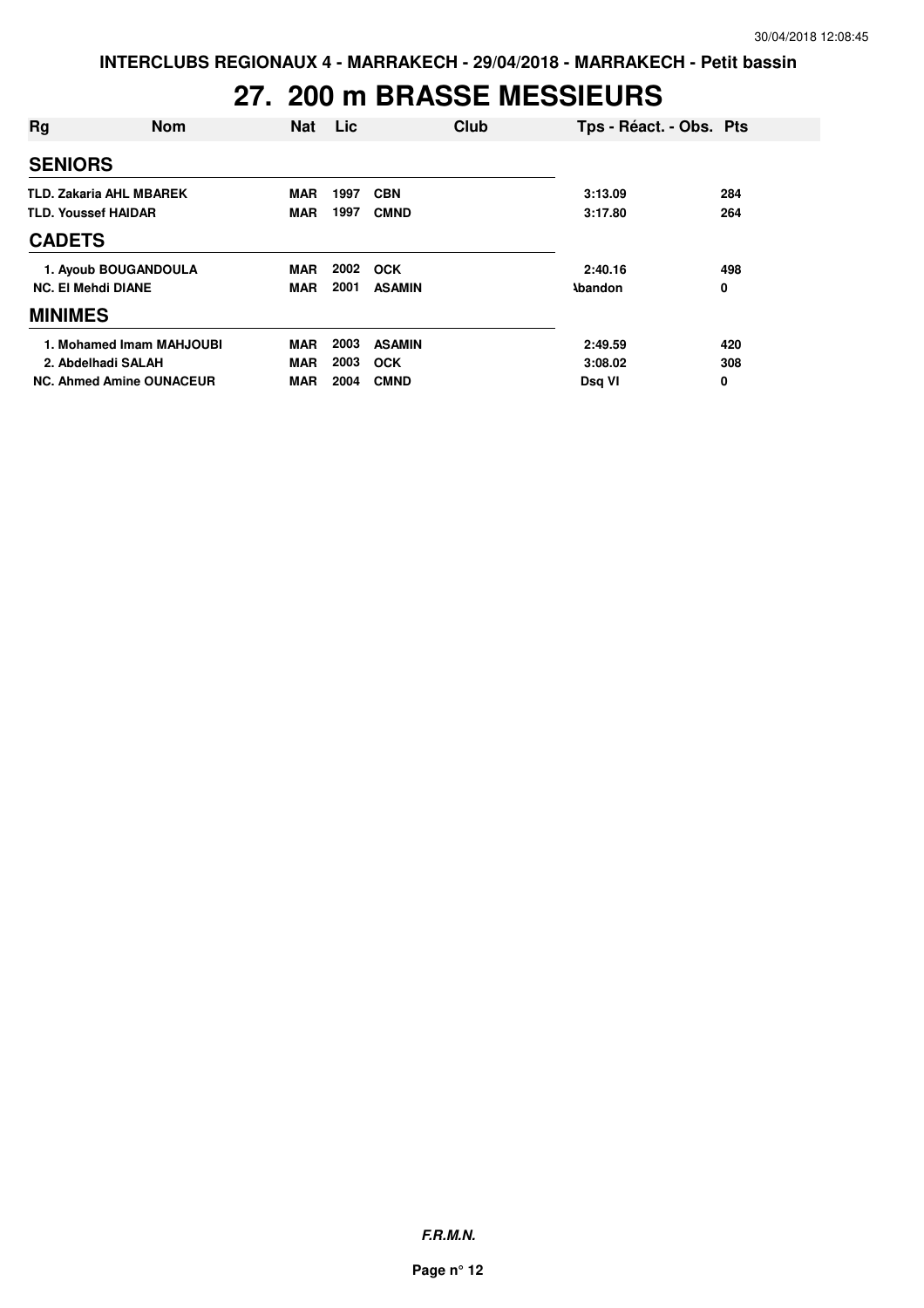# **28. 200 m BRASSE DAMES**

| Rg                                       | <b>Nom</b> | <b>Nat</b>               | <b>Lic</b>   | Club                      | Tps - Réact. - Obs. Pts |            |
|------------------------------------------|------------|--------------------------|--------------|---------------------------|-------------------------|------------|
| <b>JUNIORS</b>                           |            |                          |              |                           |                         |            |
| 1. Mariam LAMGHARI                       |            | <b>MAR</b>               | 2000         | <b>OCK</b>                | 3:01.55                 | 449        |
| <b>MINIMES</b>                           |            |                          |              |                           |                         |            |
| 1. Douaa ES SAMAKI<br>2. Oumniyya TOURBI |            | <b>MAR</b><br><b>MAR</b> | 2004<br>2003 | <b>OCK</b><br><b>CMND</b> | 3:21.59<br>3:38.88      | 328<br>256 |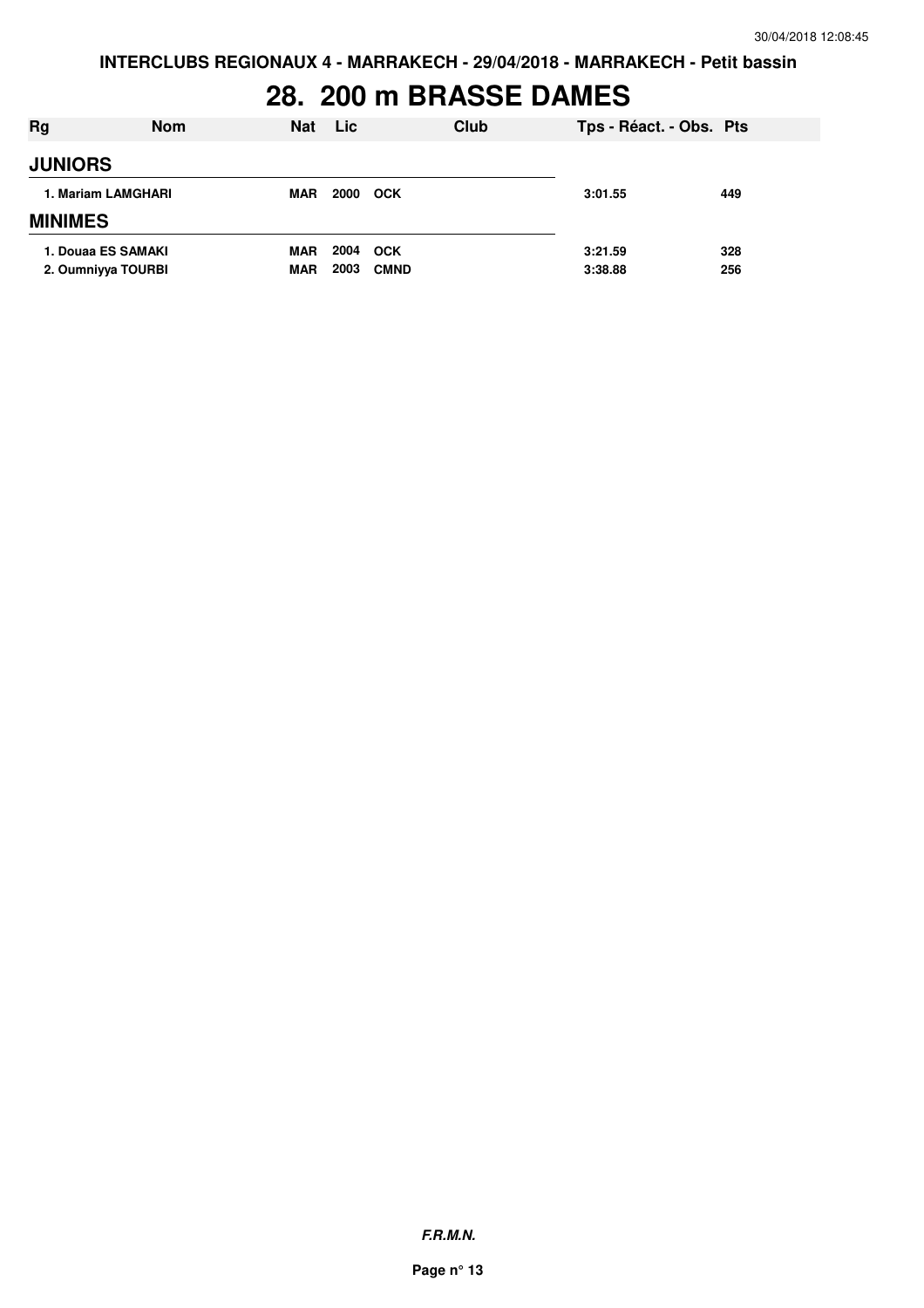## **29. 100 m DOS MESSIEURS**

| Rg                                | <b>Nom</b>                    | Nat        | Lic  | Club          | Tps - Réact. - Obs. Pts |     |
|-----------------------------------|-------------------------------|------------|------|---------------|-------------------------|-----|
| <b>CADETS</b>                     |                               |            |      |               |                         |     |
|                                   | 1. Ismail ES SAMLALI          | <b>MAR</b> | 2002 | <b>OCK</b>    | 1:04.91                 | 512 |
|                                   | 2. Yahya MOUHIB               | <b>MAR</b> | 2002 | <b>OCK</b>    | 1:08.63                 | 433 |
|                                   | 3. Othmane BENLACHHAB         | <b>MAR</b> | 2001 | <b>ASAMIN</b> | 1:12.05                 | 374 |
|                                   | 4. Monssif HAITAM             | <b>MAR</b> | 2002 | <b>OCK</b>    | 1:13.80                 | 348 |
| 5. Nassim MITA                    |                               | <b>MAR</b> | 2002 | <b>OCS</b>    | 1:19.59                 | 277 |
|                                   | 6. Ziad SGHYAR                | <b>MAR</b> | 2002 | <b>KACM</b>   | 1:21.22                 | 261 |
| 7. Othmane AIT SALAH              |                               | <b>MAR</b> | 2002 | <b>JIHA</b>   | 1:21.36                 | 260 |
| <b>NC. Yassine CHERGUI MOUANE</b> |                               | <b>MAR</b> | 2001 | <b>OCS</b>    | Frf n.d.                |     |
| <b>NC. Mounir ZAHIDI</b>          |                               | <b>MAR</b> | 2002 | <b>JIHA</b>   | Frf n.d.                |     |
| <b>MINIMES</b>                    |                               |            |      |               |                         |     |
|                                   | 1. Youssef KARADA             | <b>MAR</b> | 2003 | <b>ASAMIN</b> | 1:05.67                 | 494 |
|                                   | 2. Mohamed Amine DIDOUCH      | <b>MAR</b> | 2003 | <b>ASAMIN</b> | 1:12.08                 | 374 |
|                                   | 3. Hatim BENAZZOUZ            | <b>MAR</b> | 2003 | <b>OCS</b>    | 1:17.23                 | 304 |
|                                   | 4. Riyad Abdelbasset ELBANNAY | <b>MAR</b> | 2003 | <b>OCK</b>    | 1:18.82                 | 286 |
|                                   | 5. Mohamed Reda ELMARNI       | <b>MAR</b> | 2004 | <b>OCS</b>    | 1:21.40                 | 259 |
|                                   | 6. Yassine ZOUBIR             | <b>MAR</b> | 2004 | <b>OCK</b>    | 1:21.86                 | 255 |
| 7. Anass SAFOINE                  |                               | <b>MAR</b> | 2004 | <b>OCK</b>    | 1:23.70                 | 239 |
| 8. Achraf BENRBIB                 |                               | <b>MAR</b> | 2003 | <b>OCS</b>    | 1:25.66                 | 222 |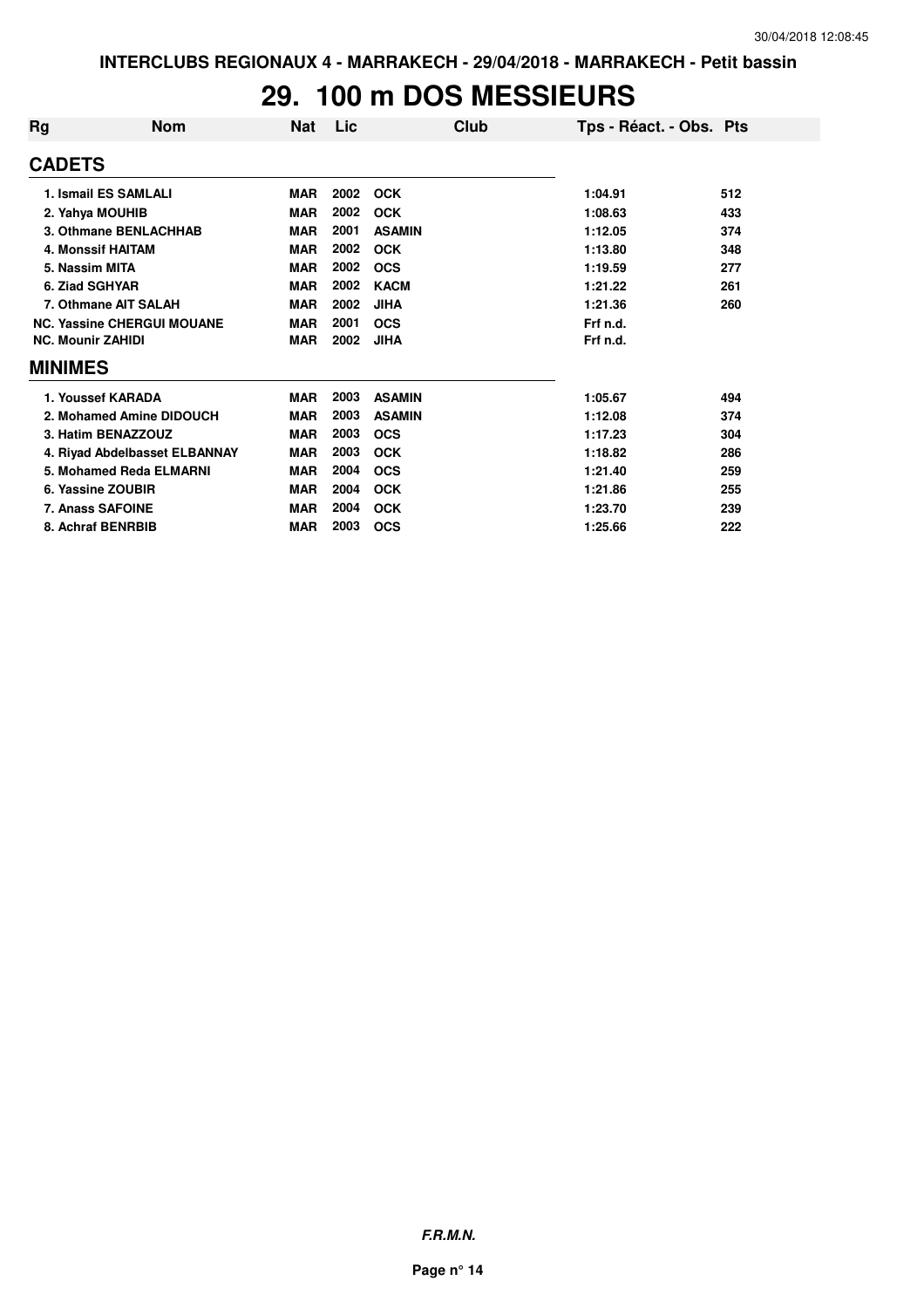# **30. 100 m DOS DAMES**

| Rg                      | <b>Nom</b>        | <b>Nat</b> | Lic  | Club        | Tps - Réact. - Obs. Pts |     |
|-------------------------|-------------------|------------|------|-------------|-------------------------|-----|
| <b>JUNIORS</b>          |                   |            |      |             |                         |     |
| 1. Hiba RMILI           |                   | <b>MAR</b> | 2000 | <b>OCK</b>  | 1:16.08                 | 445 |
| <b>NC. Wissal NAFR</b>  |                   | <b>MAR</b> | 2000 | <b>OCK</b>  | Frf n.d.                |     |
| <b>CADETS</b>           |                   |            |      |             |                         |     |
| 1. Kaoutar KHALED       |                   | <b>MAR</b> | 2001 | <b>OCK</b>  | 1:19.56                 | 389 |
| 2. Oumaima FADILE       |                   | <b>MAR</b> | 2002 | <b>OCK</b>  | 1:22.47                 | 350 |
| 3. Maria AIT BOUSERHANE |                   | <b>MAR</b> | 2001 | <b>JIHA</b> | 1:23.41                 | 338 |
| 4. Salma BOUHMALA       |                   | <b>MAR</b> | 2002 | <b>JIHA</b> | 1:27.94                 | 288 |
| <b>MINIMES</b>          |                   |            |      |             |                         |     |
|                         | 1. Yasmine BANADI | <b>MAR</b> | 2003 | <b>OCK</b>  | 1:21.07                 | 368 |
| 2. Aalia BOUOUFOUSSE    |                   | <b>MAR</b> | 2004 | <b>JIHA</b> | 1:22.16                 | 354 |
| 3. Imane SIHAMI         |                   | <b>MAR</b> | 2004 | <b>OCK</b>  | 1:28.12                 | 286 |
|                         | 4. Wiaam CHAFIQ   | <b>MAR</b> | 2004 | <b>OCS</b>  | 1:33.78                 | 238 |
| NC. Sophia Aisha BAHRI  |                   | <b>MAR</b> | 2004 | <b>JIHA</b> | Frf n.d.                |     |
| <b>NC. Wiam LHASSAR</b> |                   | <b>MAR</b> | 2004 | <b>OCS</b>  | Dsq VI                  | 0   |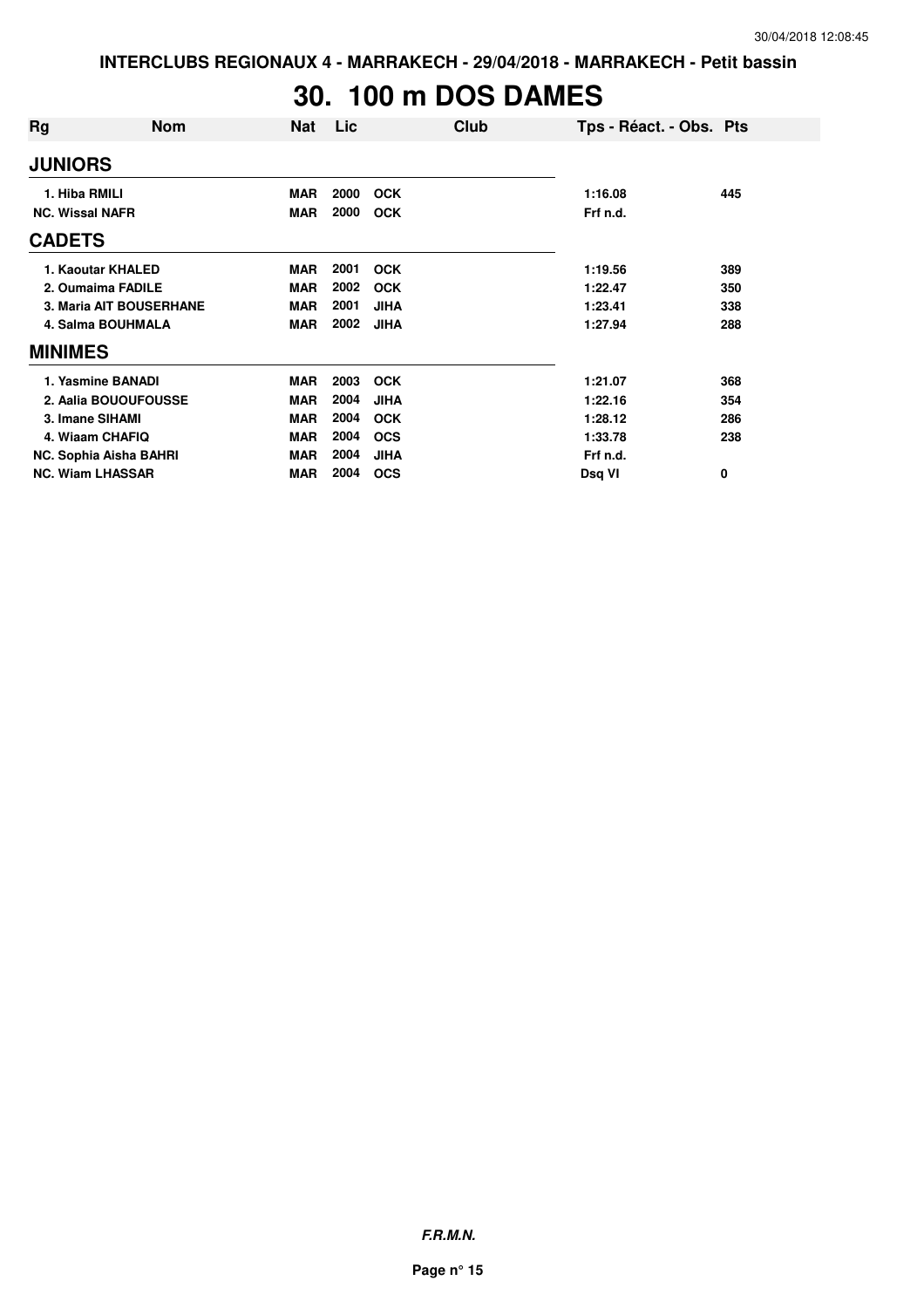### **31. 800 m NAGE LIBRE MESSIEURS**

| Rg                               | <b>Nom</b>                 | <b>Nat</b> | Lic  | Club          | Tps - Réact. - Obs. Pts |     |
|----------------------------------|----------------------------|------------|------|---------------|-------------------------|-----|
| <b>SENIORS</b>                   |                            |            |      |               |                         |     |
|                                  | 1. Achraf LAKHDAR          | <b>MAR</b> | 1998 | <b>KACM</b>   | 10:27.72                | 373 |
| <b>TLD. Ezzoubair EL GOURAIN</b> |                            | <b>MAR</b> | 1997 | <b>CMND</b>   | 12:53.61                | 199 |
|                                  | <b>NC. Rachid ENJJAREN</b> | <b>MAR</b> | 1993 | <b>CMND</b>   | Frf n.d.                |     |
| <b>JUNIORS</b>                   |                            |            |      |               |                         |     |
| <b>NC. Youssef ELMOUTAOUAKIL</b> |                            | <b>MAR</b> | 1999 | <b>CMND</b>   | Frf n.d.                |     |
| <b>CADETS</b>                    |                            |            |      |               |                         |     |
|                                  | 1. Ouissam NAJIH           | <b>MAR</b> | 2002 | <b>KACM</b>   | 9:54.38                 | 440 |
| 2. Othmane BENLACHHAB            |                            | <b>MAR</b> | 2001 | <b>ASAMIN</b> | 10:22.04                | 383 |
| <b>TLD. Mohamed Amine TOUZI</b>  |                            | <b>MAR</b> | 2002 | <b>CMND</b>   | 12:53.33                | 199 |
| <b>NC. Yassir MOUZZOUN</b>       |                            | <b>MAR</b> | 2001 | <b>CMND</b>   | Frf n.d.                |     |
| <b>MINIMES</b>                   |                            |            |      |               |                         |     |
|                                  | 1. Ibrahim EL MAOUKOR      | <b>MAR</b> | 2004 | <b>CMND</b>   | 10:32.37                | 365 |
| 2. Ahmed Amine OUNACEUR          |                            | <b>MAR</b> | 2004 | <b>CMND</b>   | 11:41.88                | 267 |
| 3. Amine ZOUBIR                  |                            | <b>MAR</b> | 2004 | <b>OCK</b>    | 11:49.11                | 259 |
| <b>TLD. Yassine JAA</b>          |                            | <b>MAR</b> | 2003 | <b>CBN</b>    | 12:33.95                | 215 |
| <b>NC. Mohamed BOUCHIKHA</b>     |                            | <b>MAR</b> | 2003 | <b>CMND</b>   | Frf n.d.                |     |
|                                  | <b>NC. Walid ERROUKHOU</b> | <b>MAR</b> | 2003 | <b>CMND</b>   | Frf n.d.                |     |
| NC. Taha Mohammed KHIYAT         |                            | <b>MAR</b> | 2004 | <b>ASNS</b>   | Dsq FD                  | 0   |